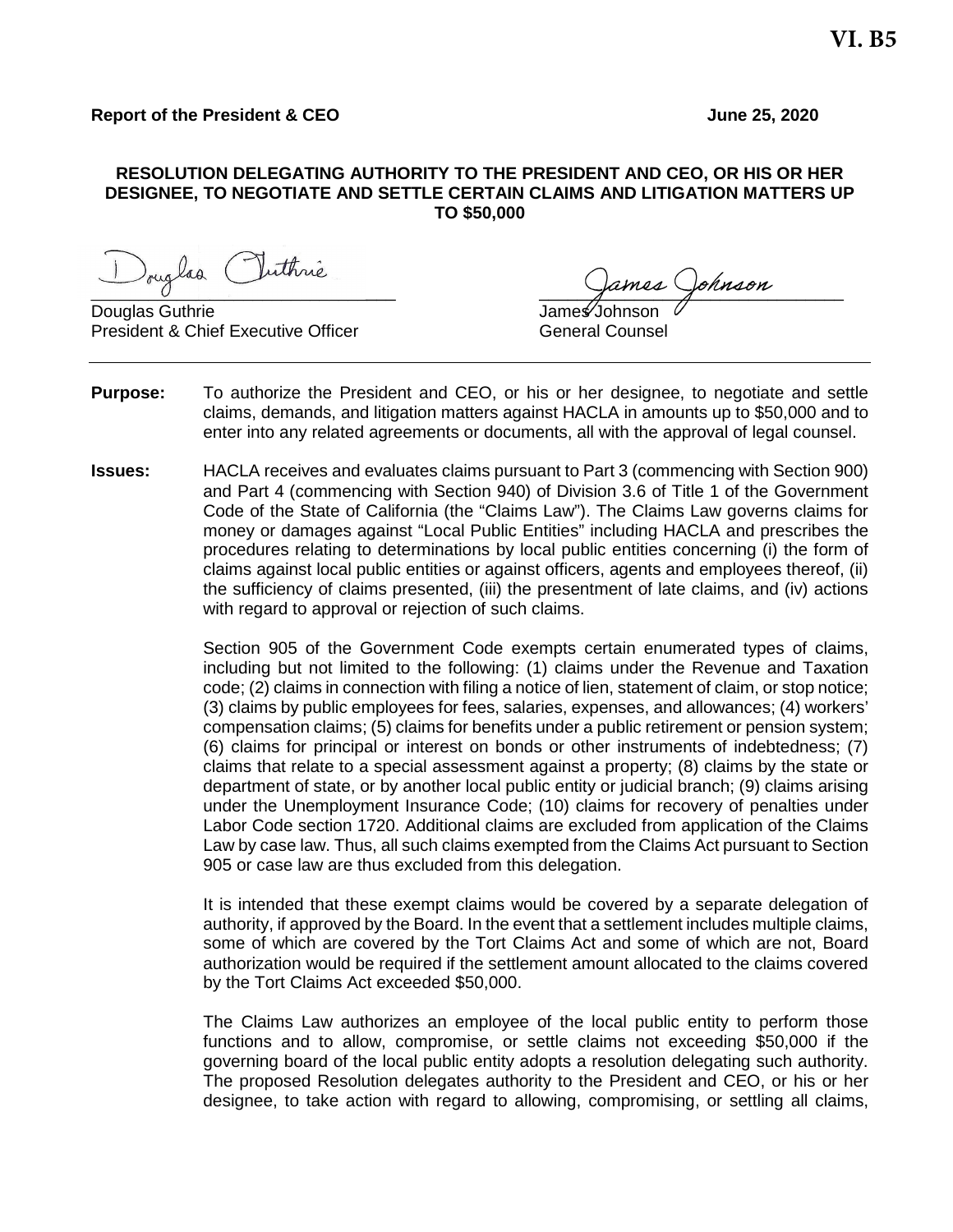demands, and litigation matters subject to the Claims Law involving payments by HACLA up to \$50,000.

## **Vision Plan: PATHWAYS Strategy #7: Identify opportunities to reduce operating and administrative costs so that scarce resources are maximized**

The proposed delegation will expedite the review, approval, and execution of settlement agreements to resolve claims against HACLA. The delegation will provide explicit authority to efficiently resolve outstanding claims, demands, and litigation.

**Funding:** The proposed delegation should not have a significant budgetary or program impact. HACLA has several insurance policies covering different types of risk, so to the extent any settlement is a covered matter HACLA's out-of-pocket expenses would be limited to our deductible.

## **Environmental Review:** Not applicable

**Section 3:** Not applicable

**Attachment:** Resolution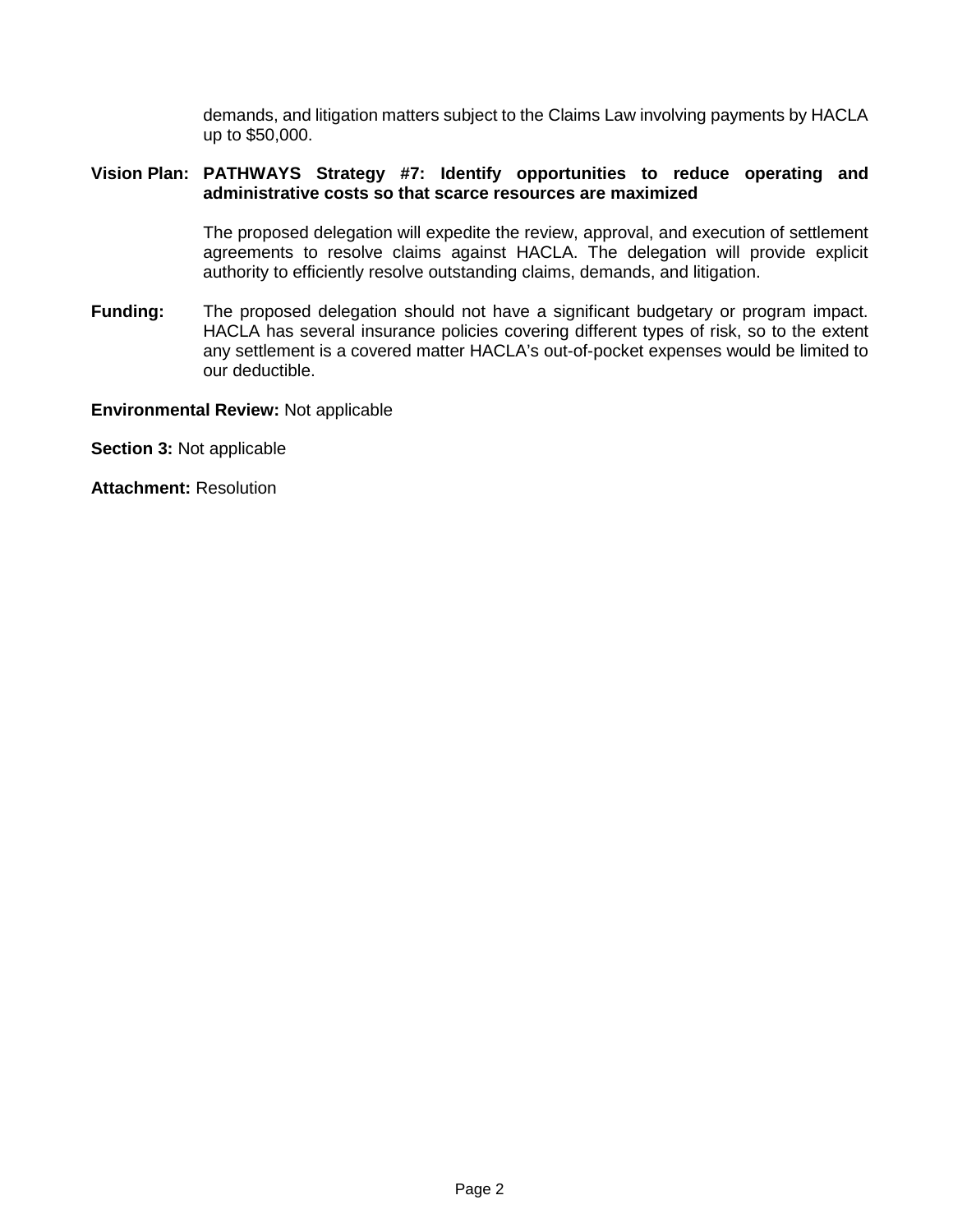#### **RESOLUTION NO.\_\_\_\_\_\_\_\_\_\_\_\_\_\_**

### **RESOLUTION DELEGATING AUTHORITY TO THE PRESIDENT AND CEO, OR HIS OR HER DESIGNEE, TO NEGOTIATE AND SETTLE CERTAIN CLAIMS AND LITIGATION MATTERS UP TO \$50,000**

**WHEREAS,** HACLA is a public body, corporate and politic, organized and existing under the Housing Authorities Law (commencing at Section 34200 of the California Health and Safety Code and, specifically, Section 34311), and authorized to transact business and exercise the powers of a housing authority [pursuant to action of the Board of Commissioners (the "Board")]; and

**WHEREAS,** the State Legislature has enacted Part 3 (commencing with Section 900) and Part 4 (commencing with Section 940) of Division 3.6 of Title 1 of the Government Code of the State of California ("Claims Law"), which governs claims for money or damages against HACLA and prescribes, among other matters, the procedures relating to determinations by the governing board of local public entities, including HACLA, concerning (i) the form of claims against local public entities or against officers, agents and employees thereof (Section 910.4), (ii) the sufficiency of claims presented (Section 910.8), (iii) the presentment of late claims (Sections 911.3, 911.6, 912.2), and (iv) action on claims presented (Section 912.6); and

**WHEREAS**, Section 905 of the Government Code exempts certain enumerated types of claims, including but not limited to the following: (1) claims under the Revenue and Taxation code; (2) claims in connection with filing a notice of lien, statement of claim, or stop notice; (3) claims by public employees for fees, salaries, expenses, and allowances; (4) workers' compensation claims; (5) claims for benefits under a public retirement or pension system; (6) claims for principal or interest on bonds or other instruments of indebtedness; (7) claims that relate to a special assessment against a property; (8) claims by the state or department of state, or by another local public entity or judicial branch; (9) claims arising under the Unemployment Insurance Code; (10) claims for recovery of penalties under Labor Code section 1720.

**WHEREAS,** Government Code Section 935.4 provides that a local public entity may authorize an employee of the local public entity to perform those functions of the governing body of the public entity under the Claims Law that are prescribed by the local public entity, including authorizing such employee to allow, compromise, or settle a claim against the public entity if the amount to be paid pursuant to the allowance, compromise or settlement does not exceed fifty thousand dollars (\$50,000); and that a charter provision, ordinance, or resolution may provide that, upon written order of that employee, the auditor or other fiscal officer of the local public entity shall cause a warrant to be issued upon the treasury of the local public entity in the amount for which a claim has been allowed, compromised, or settled; and that other claims are exempt from Claims Law requirement by case law; and

**WHEREAS,** the Board of HACLA desires to delegate the authority which it is authorized to delegate pursuant to the Claims Law in the manner provided; and

**WHEREAS,** the Board is authorized to delegate to the President and CEO such powers and duties as it deems proper.